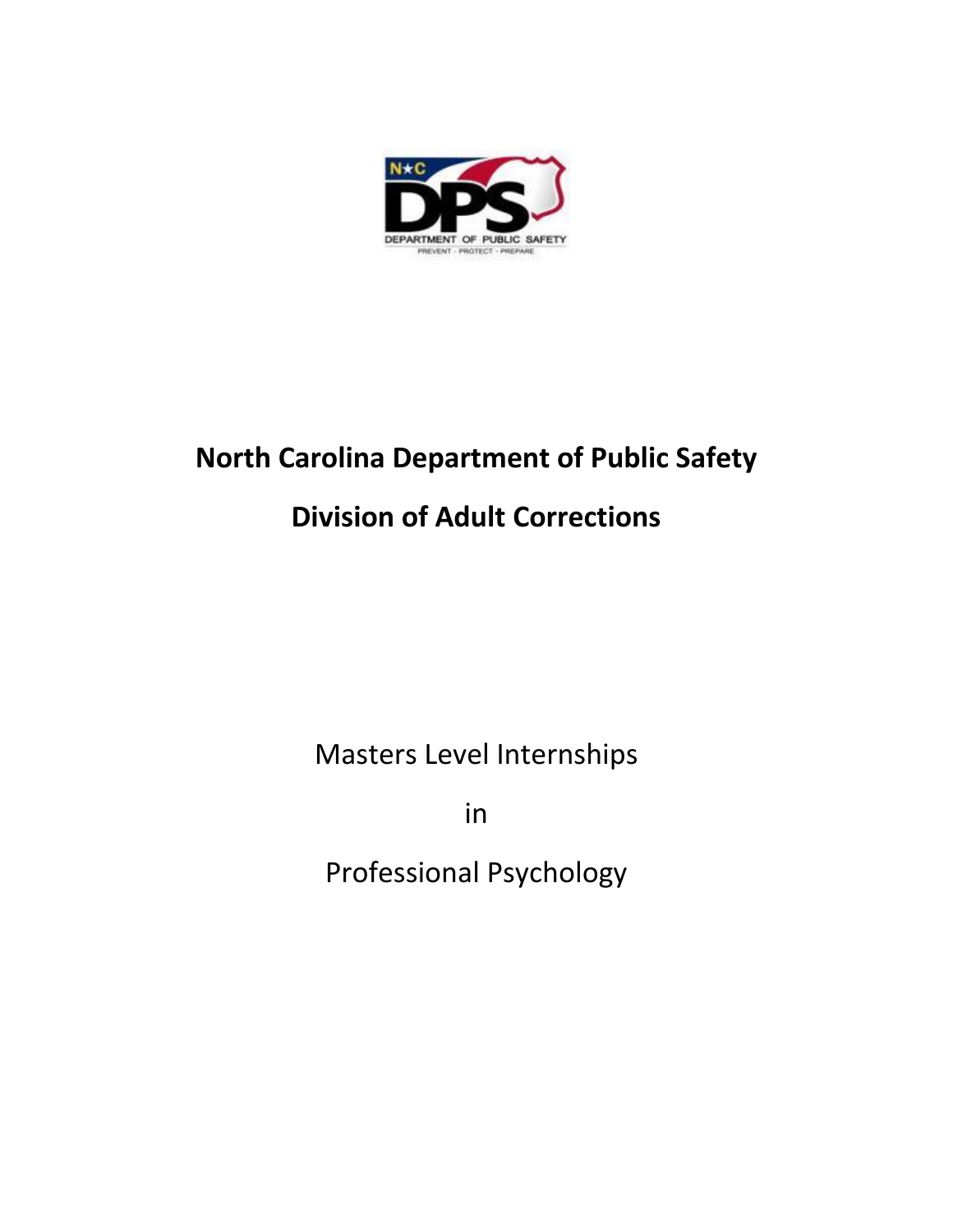#### **GOALS**

The North Carolina Department of Public Safety's Division of Adult Correction's primary goal is to promote public safety by the administration of a fair and humane system which provides reasonable opportunities for adjudicated offenders to develop progressively responsible behavior.

The North Carolina Division of Adult Correction (NC DAC) Masters Level Internships in Professional Psychology offer interns education, training, and preparation for the future practice of professional psychology. Our internships provide a platform for future work in substance abuse, trauma, severe mental illness, community mental health, and integrated healthcare settings. In addition, the NC DAC Masters Level Internships provide a wealth of corrections-specific instruction for interns wishing to find permanent employment in a correctional setting. This goal is accomplished by providing interns with training, supervision, and opportunities to achieve proficiency in consultation, assessment, and intervention and therapy with a diverse, under-served, disenfranchised, and frequently disadvantaged client population.

### **MENTAL HEALTH SERVICES**

The North Carolina DAC has the responsibility to deliver comprehensive mental health services which provide for the care and treatment of inmates with mental disorders. Treatment programs contain multi-disciplinary services designed to prevent, control, reduce or eliminate those conditions which contribute to the inmate's mental impairment. These services include, but are not limited to: (1) patient identification and diagnosis, (2) services for the acutely ill, (3) outpatient services, (4) residential services, (5) special programs for selected diagnostic categories, and (6) preventive services.

## **MASTERS LEVEL PSYCHOLOGY INTERNSHIPS**

This program offers unpaid internships to graduate students in masters programs of psychology. Internship placements can be arranged in various prison facilities across North Carolina with either male or female inmate populations in either the youth or adult commands. Most of these Internships involve working with an outpatient mental health team following a community mental health center model with the communities served being a large institution or a number of smaller prison units. However, there are also opportunities to intern in specialized programs for inmates with intellectual disabilities, with serious and persistent mental illness, and for those with sexual offenses. Some of these programs are based on an Inpatient or Residential model while others follow a Day treatment or partial hospitalization model.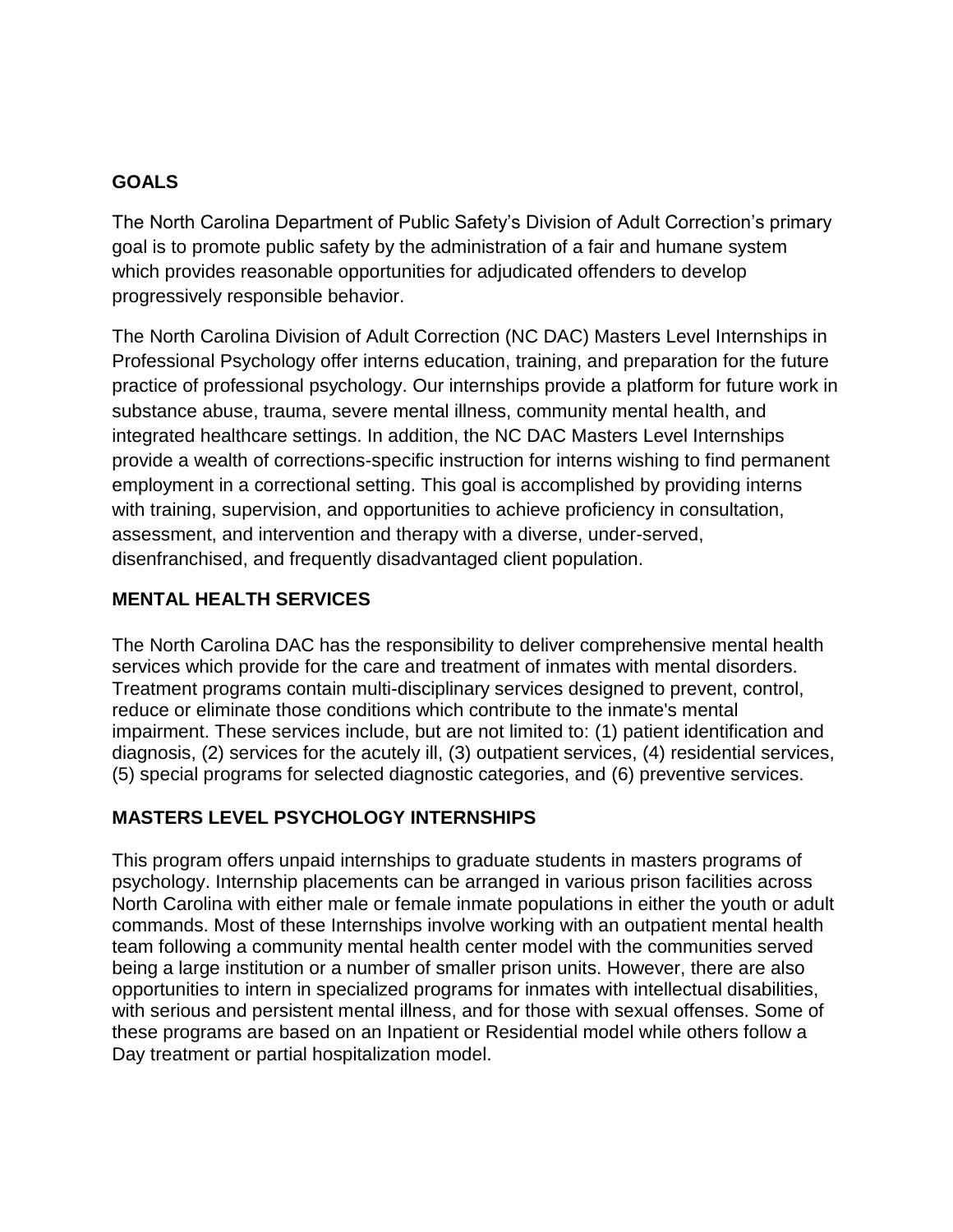All of the Internship sites are committed to helping the student acquire those generic clinical skills necessary to perform the duties of a Staff Psychologist in a health service setting. A written evaluation of the Intern's professional skills and personal abilities will be conducted midway through the Internship and a final evaluation will be conducted giving the Intern's strength and areas needing further improvement.

There are general characteristics of all the Internships regardless of the setting. The Internships start with a period of observation and familiarization with clinical/counseling work in a correctional setting. During this initial period, the Intern reads policy and procedure manuals and becomes familiar with the documentation required for mental health services. Concurrently, the Intern accompanies a psychologist and observes mental health evaluations, therapy sessions, crisis interventions, and group therapy. When the staff and the Intern both feel comfortable with additional independence, the Intern begins conducting mental health screenings and assumes an individual therapy case load while being observed by a psychologist supervisor.

All Interns are provided experience with conducting mental health screenings with a population that contains serious mental health disorders as well as personality disorders. The Intern will have the opportunity to interview and evaluate a sample of psychotic and affective disorders as well as various personality disorders. The Intern will have an opportunity to administer, under supervision, assessment instruments (like the WAIS-IV and MMPI-2). Training in projectives may be included in the Internship.

#### **INTERNSHIP ELIGIBILITY**

Internship eligibility requires that the student be currently enrolled in a masters program in psychology that meets the standards set forth by the North Carolina Psychology Practice Act [\(21 NCAC54 .1802\)](http://www.ncpsychologyboard.org/Office/PDFiles/PRACACT.pdf) which outlines the minimum requirements:

- 1) The program shall be identified and labeled as a psychology program; such a program shall specify in institutional catalogues its intent to educate and train students to engage in the activities which constitute the practice of psychology as defined in G.S. 90-270.2(8).
- 2) The program shall maintain authority and primary responsibility for the core and specialty areas even if the program crosses administrative lines.
- 3) The program shall have an identifiable body of students in residence at the institution who are matriculated in that program for a degree.
- 4) There shall be an identifiable full-time psychology faculty in residence at the institution, sufficient in size and breadth to carry out its responsibilities, employed by and providing instruction at the home campus of the institution.
- 5) There shall be a psychologist responsible for the student's program either as the administrative head of the program, or as the advisor, major professor, or committee chair for the individual student's program.
- 6) The program shall be an integrated, organized sequence of study in psychology as demonstrated by an identifiable curriculum track or tracks wherein course sequences and course content are described in institutional catalogues, departmental handbooks, or other institutional publications.